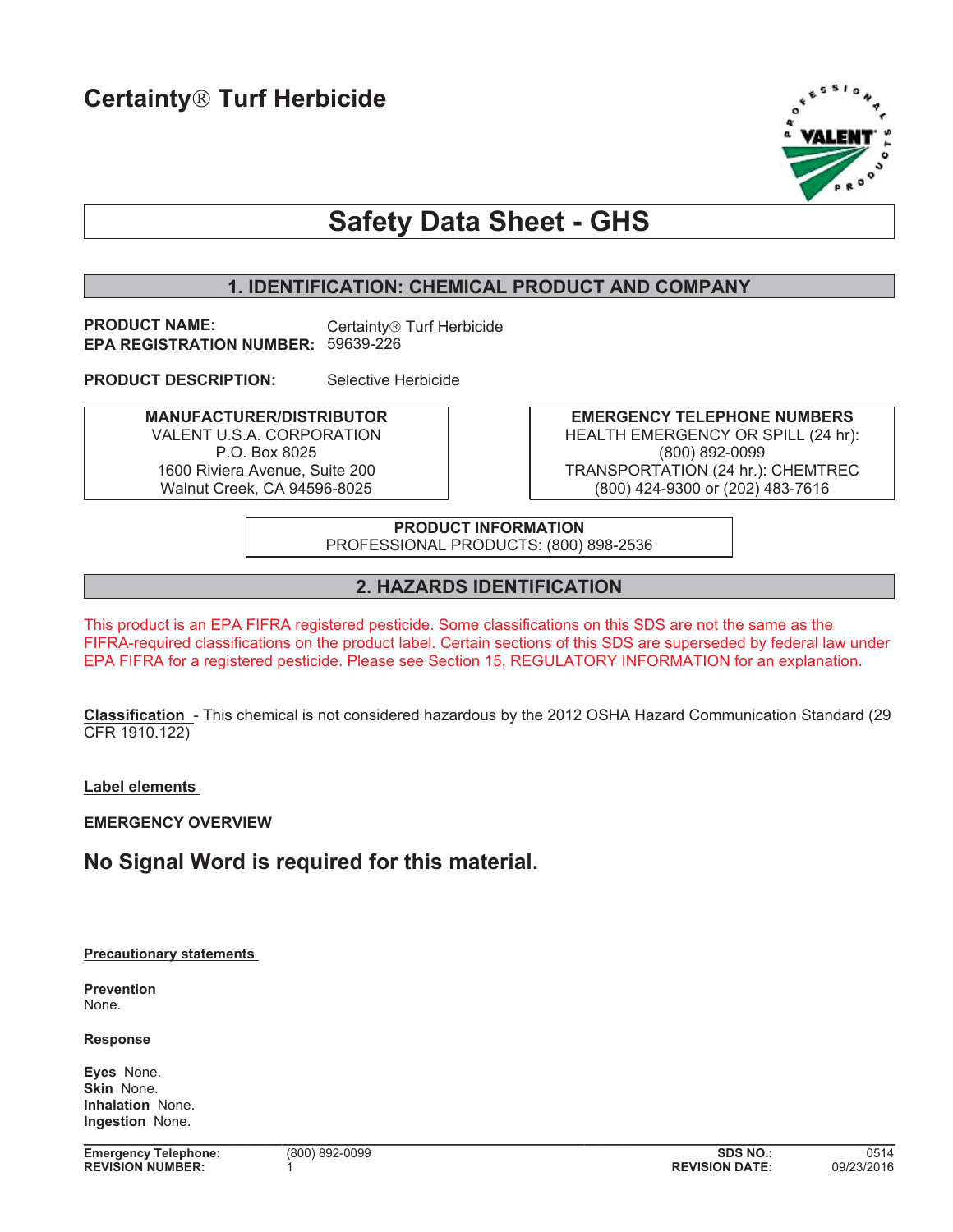**FIRE** None. **Spill** None.

**Storage** None.

**Disposal** None.

#### **Hazards not otherwise classified (HNOC) Other Information**

• Harmful to aquatic life with long lasting effects <5% of the mixture consists of ingredient(s) of unknown toxicity

For information on Transportation requirements see Section 14.

# **3. COMPOSITION/INFORMATION ON INGREDIENTS**

**\_\_\_\_\_\_\_\_\_\_\_\_\_\_\_\_\_\_\_\_\_\_\_\_\_\_\_\_\_\_\_\_\_\_\_\_\_\_\_\_\_\_\_\_\_\_\_\_\_\_\_\_\_\_\_\_\_\_\_\_\_\_\_\_\_\_\_\_\_\_\_\_\_\_\_\_\_\_\_\_\_\_\_\_\_\_\_\_\_\_\_\_\_\_**

| <b>Chemical Name</b> | <b>CAS Number</b> | <b>Weight/ Percent</b> | <b>TRADE SECRET</b> |
|----------------------|-------------------|------------------------|---------------------|
| Sulfosulfuron.       | 141776-32-1       |                        |                     |
| )thers               | (Various CAS#s)   | 25                     |                     |

\* The chemical name, CAS number and/or exact percentage have been withheld as a trade secret

Other ingredients, which may be maintained as trade secrets, are any substances other than an active ingredient contained in this product. Some of these may be hazardous, but their identities are withheld because they are considered trade secrets. The hazards associated with the other ingredients are addressed in this document. Specific information on other ingredients for the management of exposures, spills, or safety assessments can be obtained by a treating physician or nurse by calling **(800) 892-0099** at any time.

# **4. FIRST AID MEASURES**

## **EMERGENCY NUMBER (800) 892-0099**

Have the product container or label with you when calling a poison control center or doctor, or going for treatment. You may also contact **1-800-892-0099** for emergency medical treatment information.

## **EYE CONTACT:**

Hold eye open and rinse slowly and gently with water for 15-20 minutes. Remove contact lenses, if present, after the first 5 minutes, then continue rinsing eye. Call a poison control center or doctor for treatment advice.

## **SKIN CONTACT:**

Take off contaminated clothing. Rinse skin immediately with plenty of water for 15-20 minutes. Call a poison control center or doctor for treatment advice.

#### **INGESTION:**

Call a poison control center or doctor immediately for treatment advice. Have person sip a glass of water if able to swallow. DO NOT induce vomiting unless told to do so by the poison control center or doctor. Do not give anything to an unconscious person.

**\_\_\_\_\_\_\_\_\_\_\_\_\_\_\_\_\_\_\_\_\_\_\_\_\_\_\_\_\_\_\_\_\_\_\_\_\_\_\_\_\_\_\_\_\_\_\_\_\_\_\_\_\_\_\_\_\_\_\_\_\_\_\_\_\_\_\_\_\_\_\_\_\_\_\_\_\_\_\_\_\_\_\_\_\_\_\_\_\_\_\_\_\_\_**

#### **INHALATION:**

Move person to fresh air. If person is not breathing, call 911 or an ambulance, then give artificial respiration, preferably by mouth-to-mouth, if possible. Call a poison control center or doctor for further treatment advice.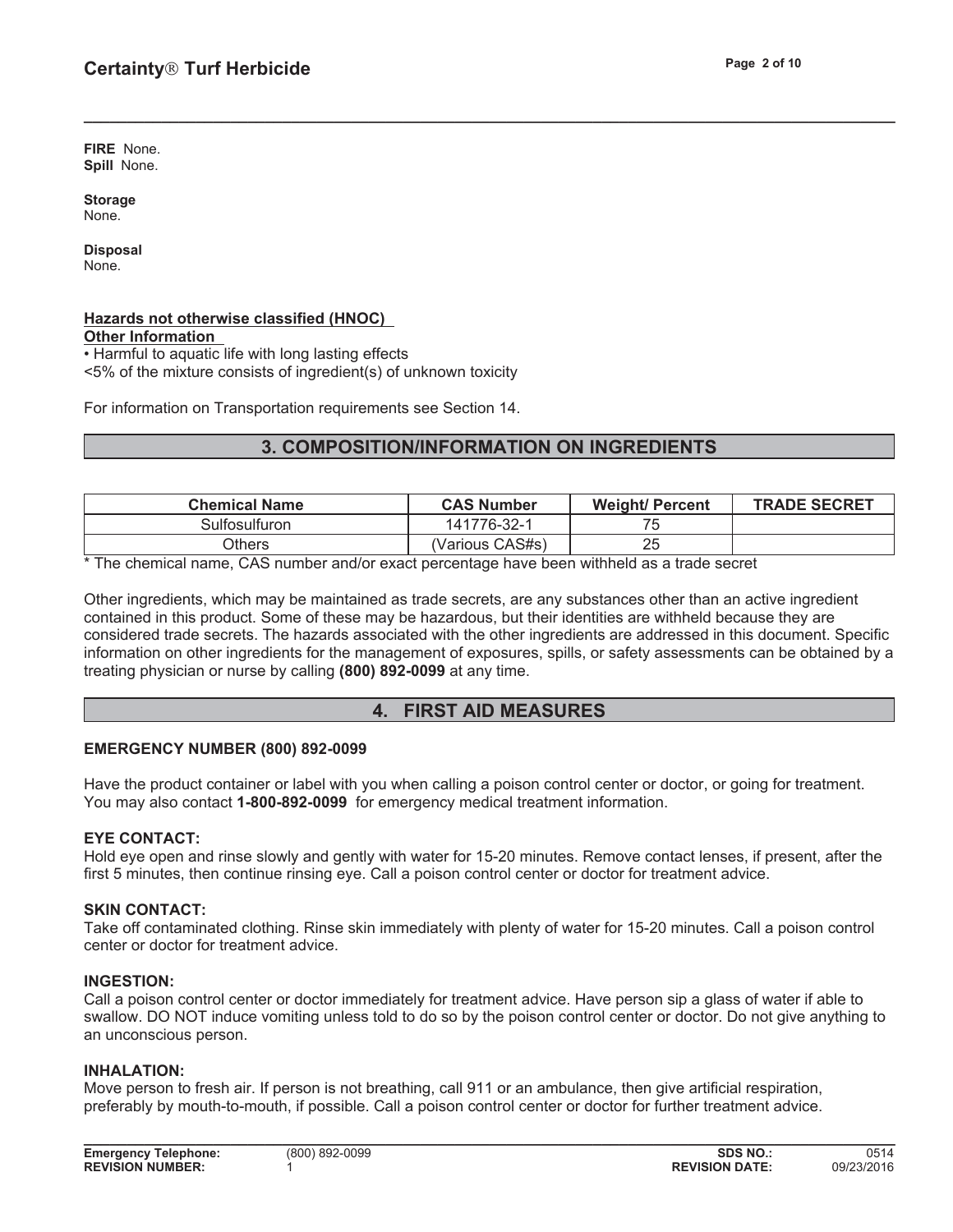#### **NOTES TO PHYSICIAN:** None

|                                  | <b>FIRE FIGHTING MEASURES</b><br>5.           |
|----------------------------------|-----------------------------------------------|
|                                  |                                               |
| Flash point °C<br>Flash point °F | Not applicable                                |
| <b>AUTOIGNITION:</b>             | Does not self-ignite                          |
| <b>EXTINGUISHING MEDIA:</b>      | Water fog, carbon dioxide, foam, dry chemical |
| <b>NFPA RATING:</b>              |                                               |
| Health:                          |                                               |
| Flammability:                    |                                               |
| Reactivity:                      | 0                                             |
| Special:                         | None                                          |

(Least-0, Slight-1, Moderate-2, High-3, Extreme-4). These values are obtained using professional judgement. Values were not available in the guidelines or published evaluations prepared by the National Fire Protection Association, NFPA.

**\_\_\_\_\_\_\_\_\_\_\_\_\_\_\_\_\_\_\_\_\_\_\_\_\_\_\_\_\_\_\_\_\_\_\_\_\_\_\_\_\_\_\_\_\_\_\_\_\_\_\_\_\_\_\_\_\_\_\_\_\_\_\_\_\_\_\_\_\_\_\_\_\_\_\_\_\_\_\_\_\_\_\_\_\_\_\_\_\_\_\_\_\_\_**

**FIRE FIGHTING INSTRUCTIONS:** Minimize use of water to prevent environmental contamination. Use self-contained breathing apparatus. Equipment should be thoroughly decontaminated after use.

**HAZARDOUS DECOMPOSITION PRODUCTS:** Carbon oxides and Sulfur oxides; Oxides of nitrogen; ammonia;

# **6. ACCIDENTAL RELEASE MEASURES**

#### **VALENT EMERGENCY PHONE NUMBER: (800) 892-0099 CHEMTREC EMERGENCY PHONE NUMBER: (800) 424-9300 OBSERVE PRECAUTIONS IN SECTION 8: PERSONAL PROTECTION**

Stop the source of the spill if safe to do so. Contain the spill to prevent further contamination of the soil, surface water, or ground water. For additional spill response information refer to the North American Emergency Response Guidebook.

**UN/NA NUMBER:** Not applicable **EMERGENCY RESPONSE GUIDEBOOK NO.:** Not applicable

**CONTAINMENT:** Contain spilled material if possible. Reduce airbourne dust. Avoid runoff into storm sewers or other bodies of water.

**CLEANUP:** SMALL QUANTITIES: Sweep, scoop or vacuum to remove. Wash spill area with detergent and water. LARGE QUANTITIES: Dig up heavily contaminated soil. Refer to section 7 for types of containers. Collect in containers for disposal. Flush residues with small quantities of water. Minimise use of water to prevent environmental contamination.

# **7. HANDLING AND STORAGE**

**\_\_\_\_\_\_\_\_\_\_\_\_\_\_\_\_\_\_\_\_\_\_\_\_\_\_\_\_\_\_\_\_\_\_\_\_\_\_\_\_\_\_\_\_\_\_\_\_\_\_\_\_\_\_\_\_\_\_\_\_\_\_\_\_\_\_\_\_\_\_\_\_\_\_\_\_\_\_\_\_\_\_\_\_\_\_\_\_\_\_\_\_\_\_**

## **END USER MUST READ AND OBSERVE ALL PRECAUTIONS ON PRODUCT LABEL.**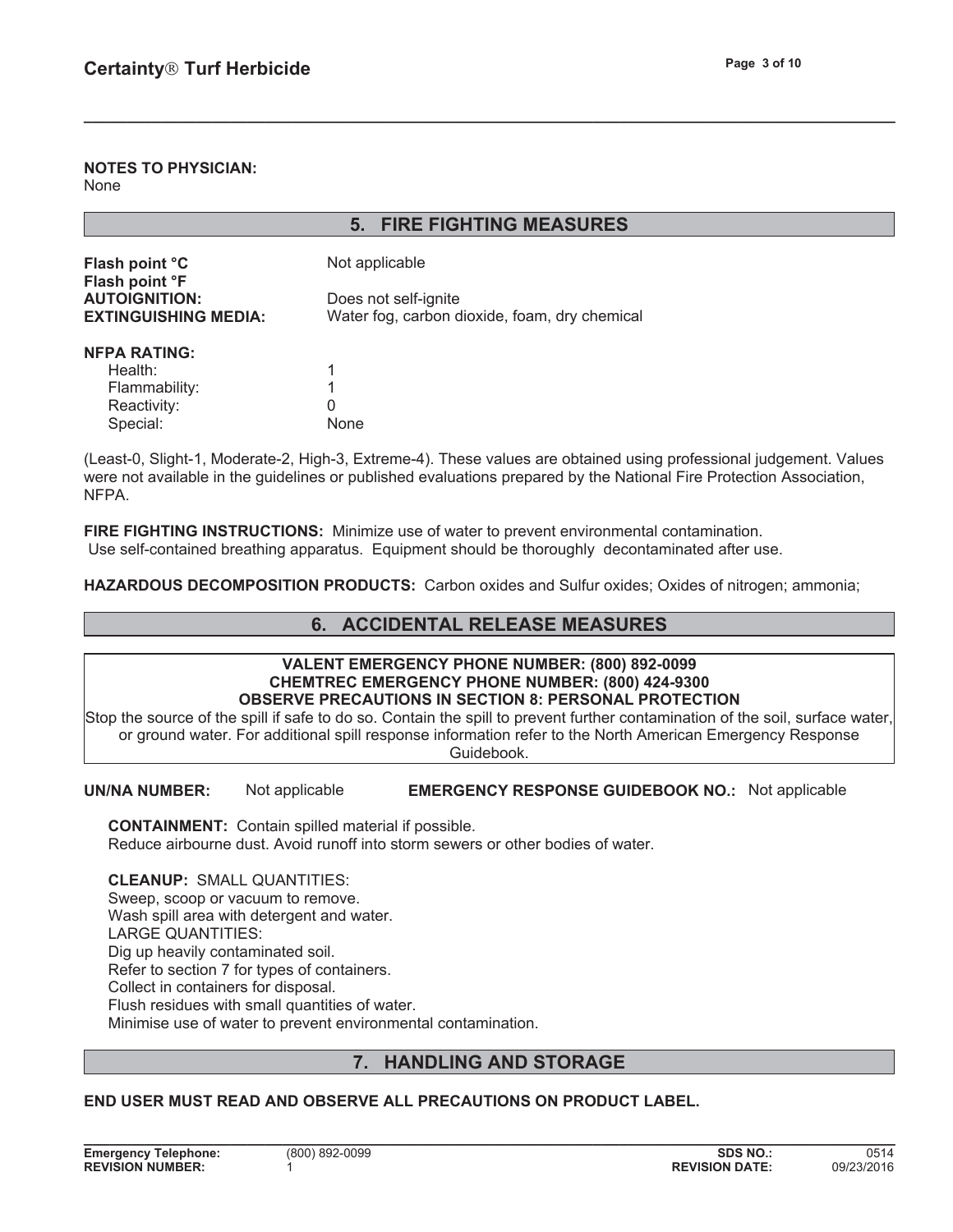#### **HANDLING:**

Keep out of reach of children. Do not swallow. Avoid breathing dust or mist. Avoid contact with eyes, skin and clothing. Wash thoroughly after handling. Use with adequate ventilation. Wash thoroughly with soap and water after handling and before eating, drinking, chewing gum, using tobacco or using the toilet. Remove contaminated clothing and shoes immediately. Then wash thoroughly and put on clean clothing.

**\_\_\_\_\_\_\_\_\_\_\_\_\_\_\_\_\_\_\_\_\_\_\_\_\_\_\_\_\_\_\_\_\_\_\_\_\_\_\_\_\_\_\_\_\_\_\_\_\_\_\_\_\_\_\_\_\_\_\_\_\_\_\_\_\_\_\_\_\_\_\_\_\_\_\_\_\_\_\_\_\_\_\_\_\_\_\_\_\_\_\_\_\_\_**

### **STORAGE:**

Conditions for safe storage of sulfosulfuron Maximum storage temperature: < 120 °F Compatible materials for storage: stainless steel, galvanized steel, unlined mild steel, Heresite[TM] lined steel, mild steel, aluminium, fibreglass, plastic, polyvinylidene difluoride (PVDF), polypropylene (PP), high-density polyethylene (HDPE) Incompatible materials for storage: none known. Keep out of reach of children. Keep away from food, drink and animal feed. Keep only in the original container. Keep container tightly closed in a cool, well-ventilated place. Keep container off wet floors. Minimum shelf life: 2 years.

## **8. EXPOSURE CONTROLS/PERSONAL PROTECTION**

## **END USER MUST READ AND OBSERVE ALL PRECAUTIONS ON PRODUCT LABEL.**

**EYES & FACE:** If there is significant potential for contact: Wear dust goggles.

**RESPIRATORY PROTECTION:** No special requirement when used as recommended.

**SKIN & HAND PROTECTION:** Consistent with general hygienic practice for any material, skin contact should be minimized. Applicators and other handlers must wear: long sleeved shirt, long pants and shoes with socks. Keep and wash personal protective equipment separately from other laundry. If no such instructions for washables, use detergent and hot water.

#### **EXPOSURE LIMITS**

| <b>Chemical Name</b> | <b>ACGIH Exposure Limits</b> | <b>OSHA Exposure Limits</b> | <b>Manufacturer's Exposure</b><br>Limits |
|----------------------|------------------------------|-----------------------------|------------------------------------------|
| Sulfosulfuron        | None                         | None                        | None                                     |
| <b>Others</b>        | None                         | None                        | None                                     |

## **9. PHYSICAL AND CHEMICAL PROPERTIES**

| <b>Physical state</b><br>Appearance<br>Color                                                                                                                         | Free-flowing granules<br>Granules<br>Whitish                                                                                                          | Odor<br><b>Odor threshold</b> | <b>Odorless</b><br>No information available |
|----------------------------------------------------------------------------------------------------------------------------------------------------------------------|-------------------------------------------------------------------------------------------------------------------------------------------------------|-------------------------------|---------------------------------------------|
| <b>PROPERTIES</b><br>pH<br>Melting point/freezing point<br>Boiling point/boiling range<br><b>Flash point</b><br><b>Evaporation rate</b><br>Flammability (solid, gas) | <b>Values</b><br>5.5 $\omega$ 10 g/L<br>No data available<br>Not applicable<br>Not applicable<br>No information available<br>No information available | Remarks • Method              |                                             |
| <b>Flammability Limits in Air</b>                                                                                                                                    |                                                                                                                                                       |                               |                                             |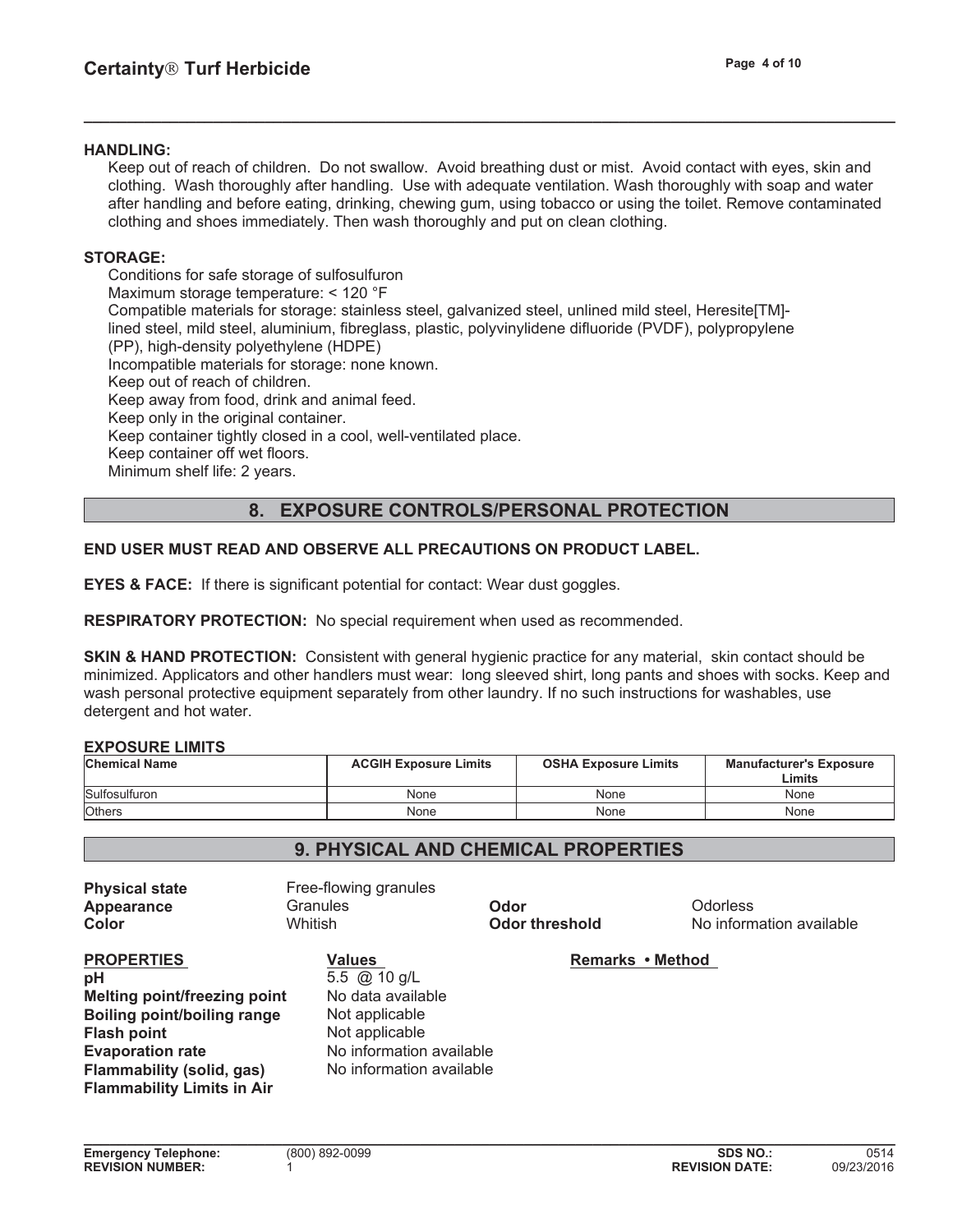| <b>Upper flammability limits</b>    |
|-------------------------------------|
| <b>Lower flammability limit</b>     |
| <b>Vapor pressure</b>               |
| <b>Vapor density</b>                |
| <b>Specific Gravity</b>             |
| <b>Water solubility</b>             |
| <b>Solubility in other solvents</b> |
| <b>Partition coefficient</b>        |
| <b>Autoignition temperature</b>     |
| <b>Decomposition temperature</b>    |
| <b>Viscosity</b>                    |
| <b>Explosive properties</b>         |
| <b>Oxidizing properties</b>         |
| <b>Density</b>                      |
| <b>Bulk density</b>                 |

**Explosive properties** No information available **Oxidizing properties** No information available **No information available Bulk density** 33.8 lb/ft 3 No information available No information available **Vapor pressure** No information available **No information available Specific Gravity** No information available **Dispersible in water No information available** log Pow: <1 (sulfosulfuron) **No information available No information available Viscosity** No information available

## **10. STABILITY AND REACTIVITY**

**\_\_\_\_\_\_\_\_\_\_\_\_\_\_\_\_\_\_\_\_\_\_\_\_\_\_\_\_\_\_\_\_\_\_\_\_\_\_\_\_\_\_\_\_\_\_\_\_\_\_\_\_\_\_\_\_\_\_\_\_\_\_\_\_\_\_\_\_\_\_\_\_\_\_\_\_\_\_\_\_\_\_\_\_\_\_\_\_\_\_\_\_\_\_**

# **Reactivity**

No data available

#### **Chemical stability**

Stable under recommended storage conditions.

#### **Possibility of Hazardous Reactions**

None under normal processing.

#### **Conditions to avoid**

Extremes of temperature and direct sunlight.

#### **Incompatible materials**

None known based on information supplied.

#### **Hazardous Decomposition Products**

Thermal decomposition can lead to release of irritating and toxic gases and vapors.

# **11. TOXICOLOGICAL INFORMATION**

#### **ACUTE TOXICITY:**

## The following acute toxicological information is based on data for a similar formulation.

Oral Toxicity LD <sub>50</sub> (rats)  $\rightarrow$  5000 mg/kg EPA Tox Category IV Dermal Toxicity LD <sub>50</sub> (rats)  $\rightarrow$  5000 mg/kg EPA Tox Category IV Inhalation Toxicity LC 50 (rats)  $> 2.6$  mg/L (4 h) EPA Tox Category IV Eye Irritation (rabbits) Slightly irritating Skin Irritation (rabbits) Non-irritating EPA Tox Category Skin Sensitization (guinea pigs) Non-sensitizer

EPA Tox Category IV IV EPA Tox Category Not applicable

#### **CARCINOGEN CLASSIFICATION**

| <b>Chemical</b><br>Name | <b>IARC</b>            | <b>Select Carcinogens</b> | <b>NTP</b><br>$\sim$<br>List<br>:inoaen |
|-------------------------|------------------------|---------------------------|-----------------------------------------|
| <b>lOthers</b>          | $\cdots$<br>Not listeo | $\cdots$<br>Not listed    | $\cdots$<br>Not listed                  |
| Sulfosulfuron           | $\cdots$<br>Not listed | Not listed                | Not listed                              |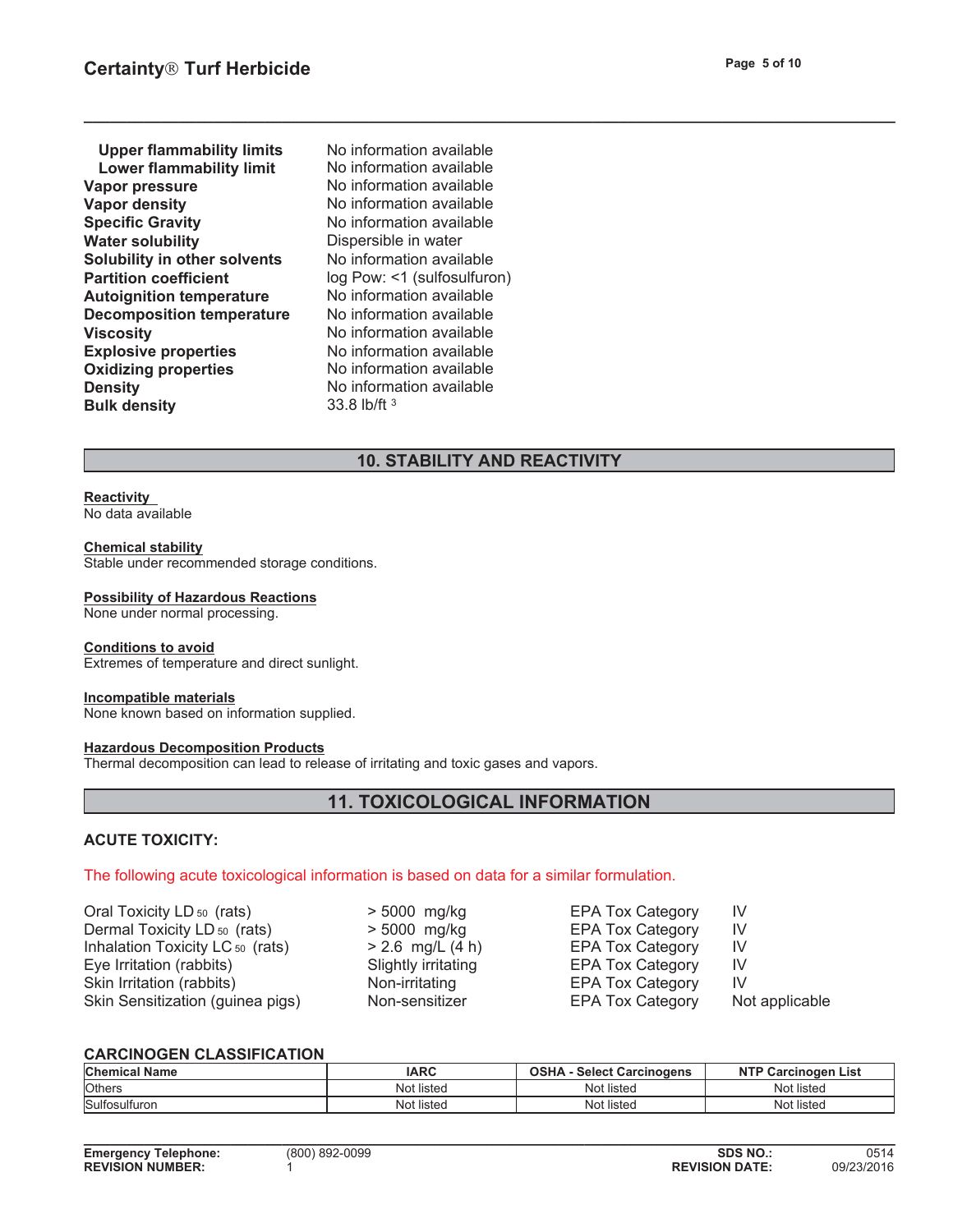**CHRONIC/CARCINOGENICITY:** Urinary bladder tumours in rats and mice. Mode(s) of action not relevant to humans.

**\_\_\_\_\_\_\_\_\_\_\_\_\_\_\_\_\_\_\_\_\_\_\_\_\_\_\_\_\_\_\_\_\_\_\_\_\_\_\_\_\_\_\_\_\_\_\_\_\_\_\_\_\_\_\_\_\_\_\_\_\_\_\_\_\_\_\_\_\_\_\_\_\_\_\_\_\_\_\_\_\_\_\_\_\_\_\_\_\_\_\_\_\_\_**

**DEVELOPMENTAL TOXICITY:** No developmental effects in rats or rabbits.

**REPRODUCTION:** No reproductive effects in rats.

For a summary of the potential for adverse health effects from exposure to this product, refer to Section 2. For information regarding regulations pertaining to this product, refer to Section 15.

# **12. ECOLOGICAL INFORMATION**

**\_\_\_\_\_\_\_\_\_\_\_\_\_\_\_\_\_\_\_\_\_\_\_\_\_\_\_\_\_\_\_\_\_\_\_\_\_\_\_\_\_\_\_\_\_\_\_\_\_\_\_\_\_\_\_\_\_\_\_\_\_\_\_\_\_\_\_\_\_\_\_\_\_\_\_\_\_\_\_\_\_\_\_\_\_\_\_\_\_\_\_\_\_\_**

Data obtained on similar products and on components are summarized below.

| AVIAN TOXICITY: | Sulfosulfuron:<br>Bobwhite quail (Colinus virginianus):<br>Dietary toxicity, 5 days, $LC50$ : $> 5,620$ mg/kg diet<br>Practically non-toxic.<br>Mallard duck (Anas platyrhynchos):<br>Acute oral toxicity, single dose, LD50: > 2,250 mg/kg body weight<br>Practically non-toxic.                                                                                                                    |
|-----------------|------------------------------------------------------------------------------------------------------------------------------------------------------------------------------------------------------------------------------------------------------------------------------------------------------------------------------------------------------------------------------------------------------|
|                 | Mallard duck (Anas platyrhynchos):<br>Dietary toxicity, 5 days, $LC50$ : $> 5,620$ mg/kg diet<br>Practically non-toxic.<br>Bobwhite quail (Colinus virginianus):<br>Acute oral toxicity, single dose, LD50: > 2,250 mg/kg body weight<br>Practically non-toxic.<br>Mallard duck (Anas platyrhynchos):<br>Acute oral toxicity, single dose, LD50: > 2,250 mg/kg body weight<br>Practically non-toxic. |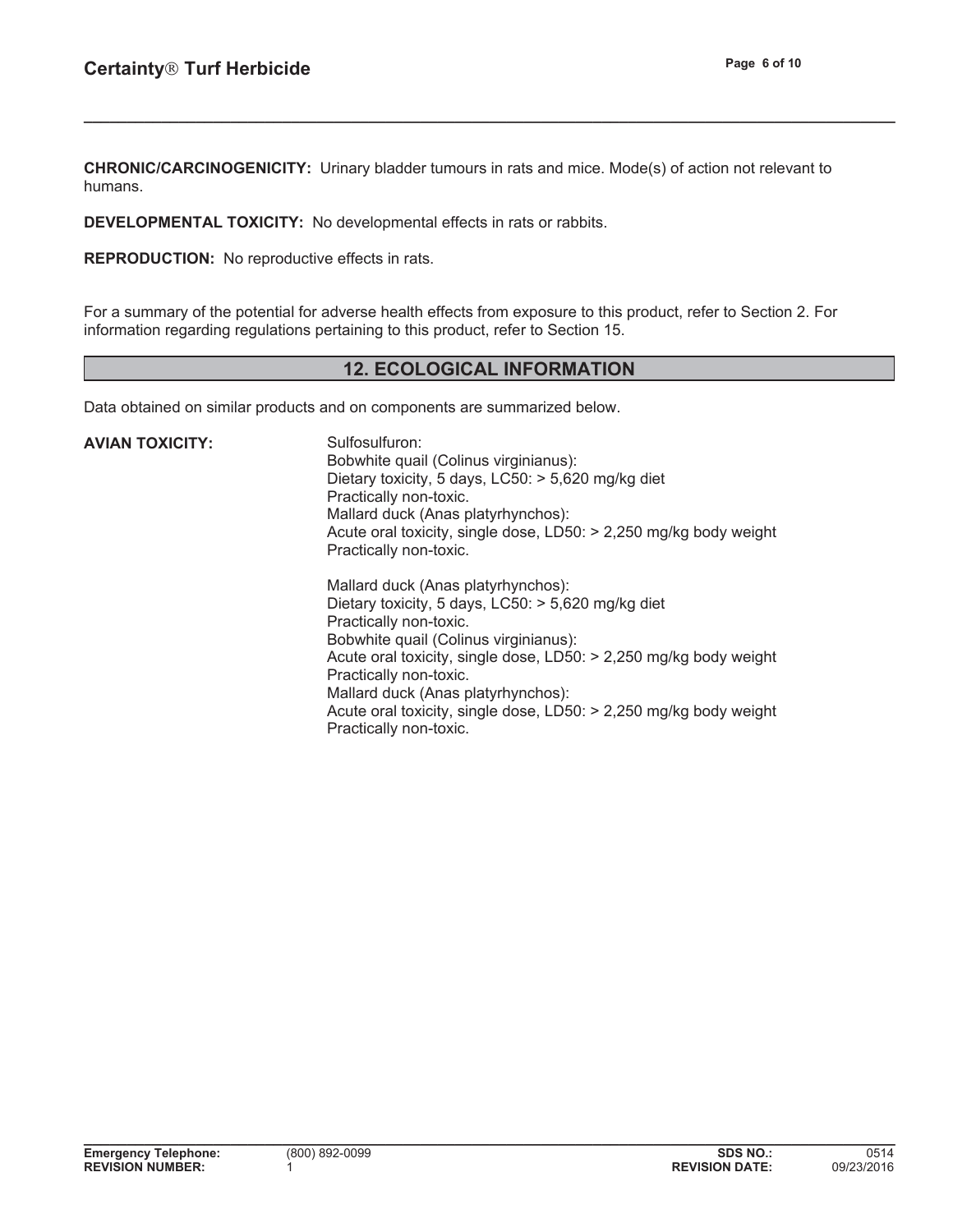**AQUATIC ORGANISM TOXICITY:**Sulfosulfuron Similar Formulation: AQUATIC TOXICITY, FISH Rainbow trout (Oncorhynchus mykiss): Acute toxicity (limit test), 96 hours, static, LC50: > 97 mg/L No more than slightly toxic. Sulfosulfuron Similar Formulation AQUATIC TOXICITY, INVERTEBRATES Water flea (Daphnia magna): Acute toxicity (limit test), 48 hours, static, EC50: > 144 mg/L Practically non-toxic. AQUATIC TOXICITY, ALGAE/AQUATIC PLANTS Green algae (Pseudokirchneriella subcapitata): Acute toxicity, 72 hours, static, EC50: 71.4 µg/L Very highly toxic. Duckweed (Lemna gibba): Acute toxicity, 7 day, semi-static, ErC50 (frond number): 1.20 µg/L Very highly toxic. Duckweed (Lemna gibba): Acute toxicity, 7 day, semi-static, NOEC: 0.27 µg/L Very highly toxic. **OTHER NON-TARGET** Arthropod toxicity - Sulfosulfuron **ORGANISM TOXICITY:** Honey bee (Apis mellifera): Contact, 48 hours,  $LD50:$  > 123 µg/bee Practically non-toxic. Honey bee (Apis mellifera):

**\_\_\_\_\_\_\_\_\_\_\_\_\_\_\_\_\_\_\_\_\_\_\_\_\_\_\_\_\_\_\_\_\_\_\_\_\_\_\_\_\_\_\_\_\_\_\_\_\_\_\_\_\_\_\_\_\_\_\_\_\_\_\_\_\_\_\_\_\_\_\_\_\_\_\_\_\_\_\_\_\_\_\_\_\_\_\_\_\_\_\_\_\_\_**

## **OTHER ENVIRONMENTAL INFORMATION:**

Soil organism toxicity, invertebrates Earthworm (Eisenia foetida): Acute toxicity (limit test), 14 days, LC50: > 848 mg/kg dry soil

**Bioaccumulation** No significant bioaccumulation is expected.

#### **Dissipation**

Soil, field: Half life: 11 - 47 days Water, aerobic: Half life: 16 - 20 days

## **13. DISPOSAL CONSIDERATIONS**

Oral, 48 hours,  $LD50:$  > 128  $\mu$ g/bee

Practically non-toxic.

#### **END USERS MUST DISPOSE OF ANY UNUSED PRODUCT AS PER THE LABEL RECOMMENDATIONS.**

**PRODUCT DISPOSAL:** Keep out of drains, sewers, ditches and water ways. To avoid wastes, use all material in this container, including rinsate, by application in accordance with label directions. If wastes cannot be avoided, offer remaining product to a waste disposal facility or pesticide disposal program. Such programs are often run by state or local governments or by industry. All disposal must be in accordance with applicable Federal, State and local procedures.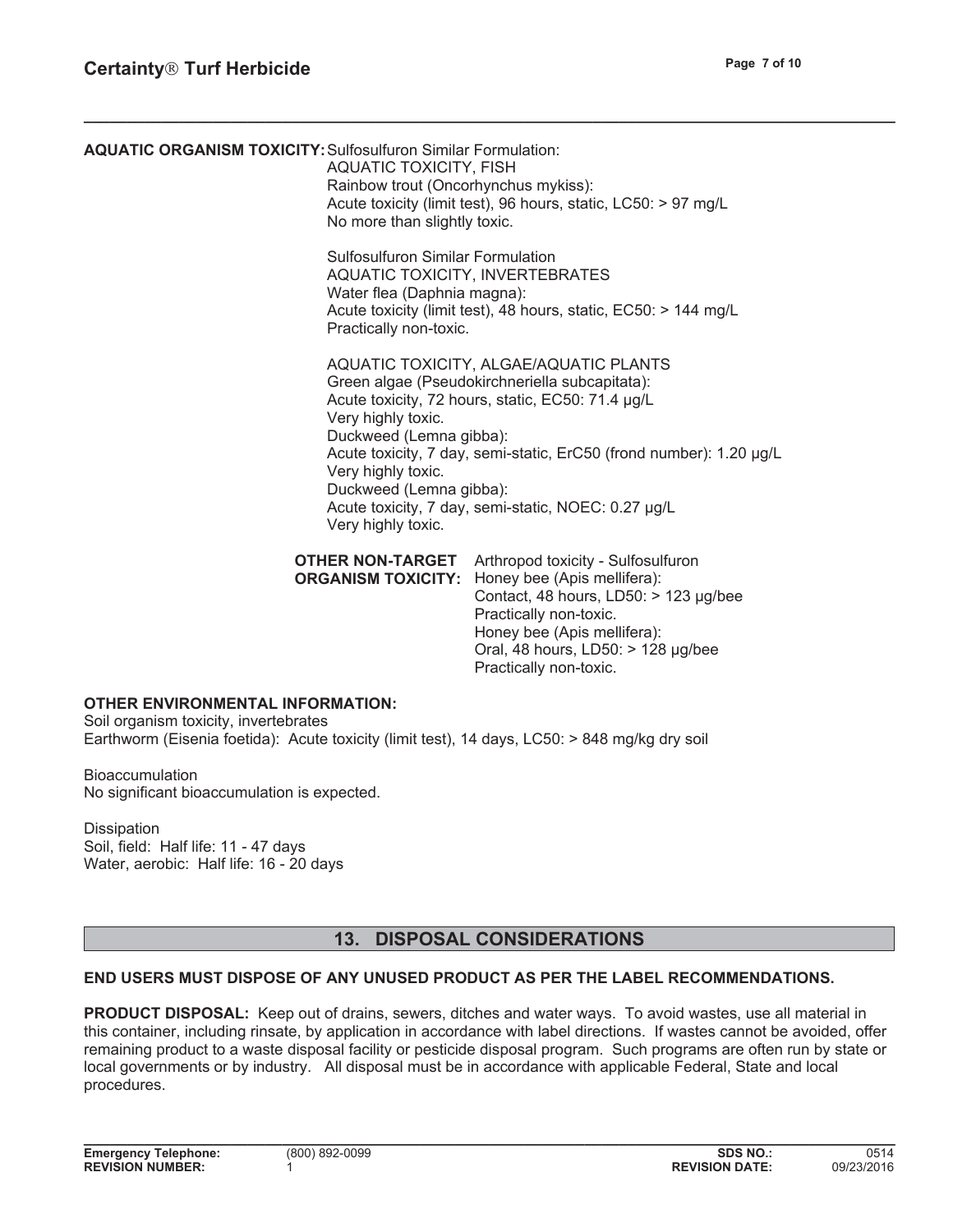**CONTAINER DISPOSAL:** Non-refillable container. Do not reuse or refill this container. Offer for recycling, if available.

Triple rinse container (or equivalent) promptly after emptying. Triple rinse as follows: Empty the remaining contents into the application equipment or a mix tank. Fill the container ¼ full with water and recap. Shake for 10 seconds. Pour rinsate into application equipment or a mix tank or store rinsate for later use or disposal. Drain for 10 seconds after the flow begins to drip. Repeat this procedure for two more times. Then offer for recycling if available or puncture and dispose of in an sanitary landfill or by incineration, or if allowed by State or local authorities, by burning. If burned, stay out of smoke.

**\_\_\_\_\_\_\_\_\_\_\_\_\_\_\_\_\_\_\_\_\_\_\_\_\_\_\_\_\_\_\_\_\_\_\_\_\_\_\_\_\_\_\_\_\_\_\_\_\_\_\_\_\_\_\_\_\_\_\_\_\_\_\_\_\_\_\_\_\_\_\_\_\_\_\_\_\_\_\_\_\_\_\_\_\_\_\_\_\_\_\_\_\_\_**

**DISPOSAL METHODS:** Check government regulations and local authorities for approved disposal of this material. Dispose of in accordance with applicable laws and regulations.

## **14. TRANSPORTATION INFORMATION**

| <b>REMARKS:</b><br><b>EMERGENCY RESPONSE</b><br><b>GUIDEBOOK NO.:</b> | <b>DOT (ground) SHIPPING NAME:</b> Not regulated for domestic ground transport by US DOT or Canada TDG.<br>None<br>n/a                                 |
|-----------------------------------------------------------------------|--------------------------------------------------------------------------------------------------------------------------------------------------------|
|                                                                       |                                                                                                                                                        |
| <b>ICAO/IATA SHIPPING NAME:</b>                                       | UN3077 Environmentally Hazardous Substance, Solid, N.O.S. (Sulfosulfuron), 9,<br>III, Marine Pollutant                                                 |
| <b>REMARKS:</b>                                                       | Single or inner packaging less than 5 L (liquid) or 5 Kg net (solids) excepted from<br>Dangerous Goods regulations -- see IATA Special Provision A197. |
| <b>IMDG SHIPPING NAME:</b>                                            | UN3077 Environmentally Hazardous Substance, Solid, N.O.S. (Sulfosulfuron), 9,<br>III, Marine Pollutant                                                 |
| <b>REMARKS:</b>                                                       | •Single or inner packaging less than 5 L (liquid) or 5 Kg net (solids) excepted from<br>Dangerous Goods regulations - see IMDG 2.10.2.7                |
| <b>EMS NO.:</b>                                                       | $F-A. S-F$                                                                                                                                             |

## **15. REGULATORY INFORMATION**

# **EPA-FIFRA LABEL INFORMATION THAT DIFFERS FROM OSHA-GHS REQUIREMENTS:**

This material is a pesticide product registered by the EPA under FIFRA and is subject to certain labeling requirements under federal pesticide law. These requirements may differ from the classification criteria and hazard information required by OSHA GHS for safety data sheets, and for workplace labels of non-pesticide chemicals. The following is the hazard information as required on the FIFRA pesticide label:

# **EPA FIFRA SIGNAL WORD: CAUTION**

- **\*** Causes moderate eye irritation
- **\*** Avoid contact with eyes or clothing. Wash thoroughly with soap and water after handling.

**PESTICIDE REGULATIONS:** All pesticides are governed under FIFRA (Federal Insecticide, Fungicide, and Rodenticide Act). Therefore, the regulations presented below are pertinent only when handled outside of the normal use and applications of pesticides. This includes waste streams resulting from manufacturing/formulation facilities, spills or misuse of products, and storage of large quantities of products containing hazardous or extremely hazardous substances.

**U.S. FEDERAL REGULATIONS:** Ingredients in this product are reviewed against an inclusive list of federal regulations. Therefore, the user should consult appropriate authorities. The federal regulations reviewed include: Clean Water Act, SARA, CERCLA, RCRA, DOT, TSCA and OSHA. If no components or information is listed in the space below this paragraph, then none of the regulations reviewed are applicable.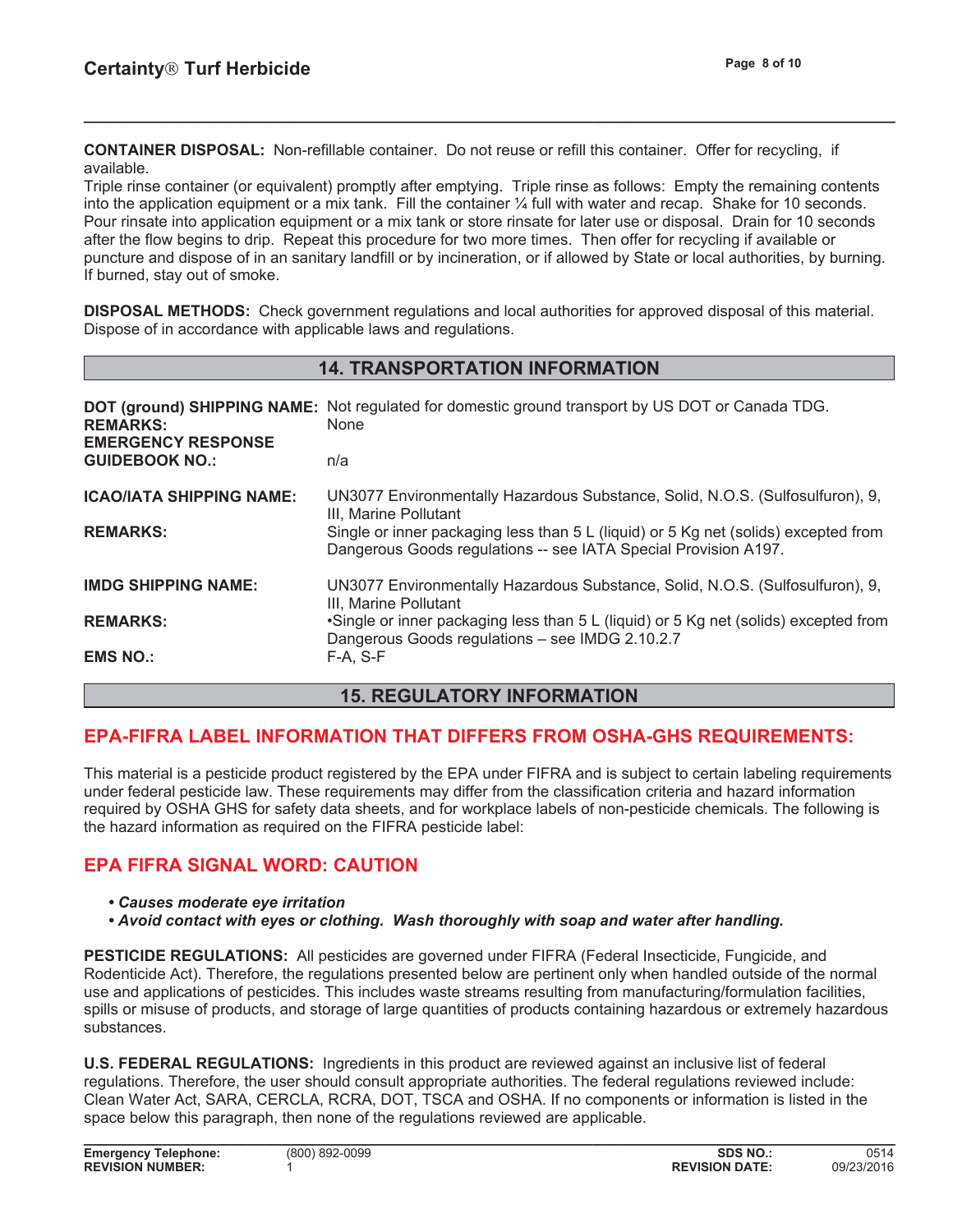**SARA (311, 312):**

| <b>SARA (311, 312):</b> |     |
|-------------------------|-----|
| Immediate Health:       | Yes |
| Chronic Health:         | No  |
| Fire:                   | No  |
| Sudden Pressure:        | No  |
| Reactivity:             | N٥  |

**STATE REGULATIONS:** Each state may promulgate standards more stringent than the federal government. This section cannot encompass an inclusive list of all state regulations. Therefore, the user should consult state or local authorities. The state regulations reviewed include: California Proposition 65, California Directors List of Hazardous Substances, Massachusetts Right to Know, Michigan Critical Materials List, New Jersey Right to Know, Pennsylvania Right to Know, Rhode Island Right to Know and the Minnesota Hazardous Substance list. For Washington State Right to Know, see Section 8 for Exposure Limit information. For Louisiana Right to Know refer to SARA information listed under U.S. Regulations above. If no components or information is listed in the space below this paragraph, then none of the regulations reviewed are applicable.

**\_\_\_\_\_\_\_\_\_\_\_\_\_\_\_\_\_\_\_\_\_\_\_\_\_\_\_\_\_\_\_\_\_\_\_\_\_\_\_\_\_\_\_\_\_\_\_\_\_\_\_\_\_\_\_\_\_\_\_\_\_\_\_\_\_\_\_\_\_\_\_\_\_\_\_\_\_\_\_\_\_\_\_\_\_\_\_\_\_\_\_\_\_\_**

For information regarding potential adverse health effects from exposure to this product, refer to Sections 2 and 11.

| <b>16. OTHER INFORMATION</b>                                                                                                                 |                                                                   |  |
|----------------------------------------------------------------------------------------------------------------------------------------------|-------------------------------------------------------------------|--|
| <b>REASON FOR ISSUE:</b><br><b>SDS NO.:</b><br><b>EPA REGISTRATION NUMBER: 59639-226</b><br><b>REVISION NUMBER:</b><br><b>REVISION DATE:</b> | New Product.<br>0514<br>09/23/2016                                |  |
| <b>SUPERCEDES DATE:</b><br><b>RESPONSIBLE PERSON(S):</b>                                                                                     | None<br>Valent U.S.A. Corporation, Corporate EH&S, (925) 256-2803 |  |

The information provided in this Safety Data Sheet (SDS) is provided in good faith and believed to be accurate at the time of preparation of the SDS. However, to the extent consistent with applicable law, Valent U.S.A. Corporation and its subsidiaries or affiliates extend no warranties, make no representations, and assume no responsibility as to the acccuracy, suitability, or completeness of such information. Additionally, to the extent consistent with applicable law, neither Valent U.S.A. Corporation nor any of its subsidiaries or affiliates represents or guarantees that this information or product may be used without infringing the intellectual property rights of others. Except to the extent a particular use and particular information are expressly stated on the product label, it is the users' own responsibility to determine the suitability of this information for their own particular use of this product. If necessary, contact Valent U.S.A. Corporation to confirm that you have the most current product label and SDS.

This Safety Data Sheet (SDS) serves different purposes than and DOES NOT REPLACE OR MODIFY THE EPA-APPROVED PRODUCT LABEL (attached to and accompanying the product container). This SDS provides important health, safety, and environmental information for employers, employees, emergency responders and others handling large quantities of the product in activities generally other than product use as required by the Occupational Health and Safety Act (29 CFR 1910.1200, "Hazcom").

The product label provides information specifically for product use in the ordinary course. Use, storage and disposal of pesticide products is regulated by the EPA under the authority of FIFRA through the proudct label. All necessary hazard classification and appropriate precautionary use, storage, and disposal information is set forth on that label or labeling accompanying the pesticide or to which reference is made on the label. It is a violation of federal law to use an EPA-registered pesticide product in any manner inconsistent with its labeling.